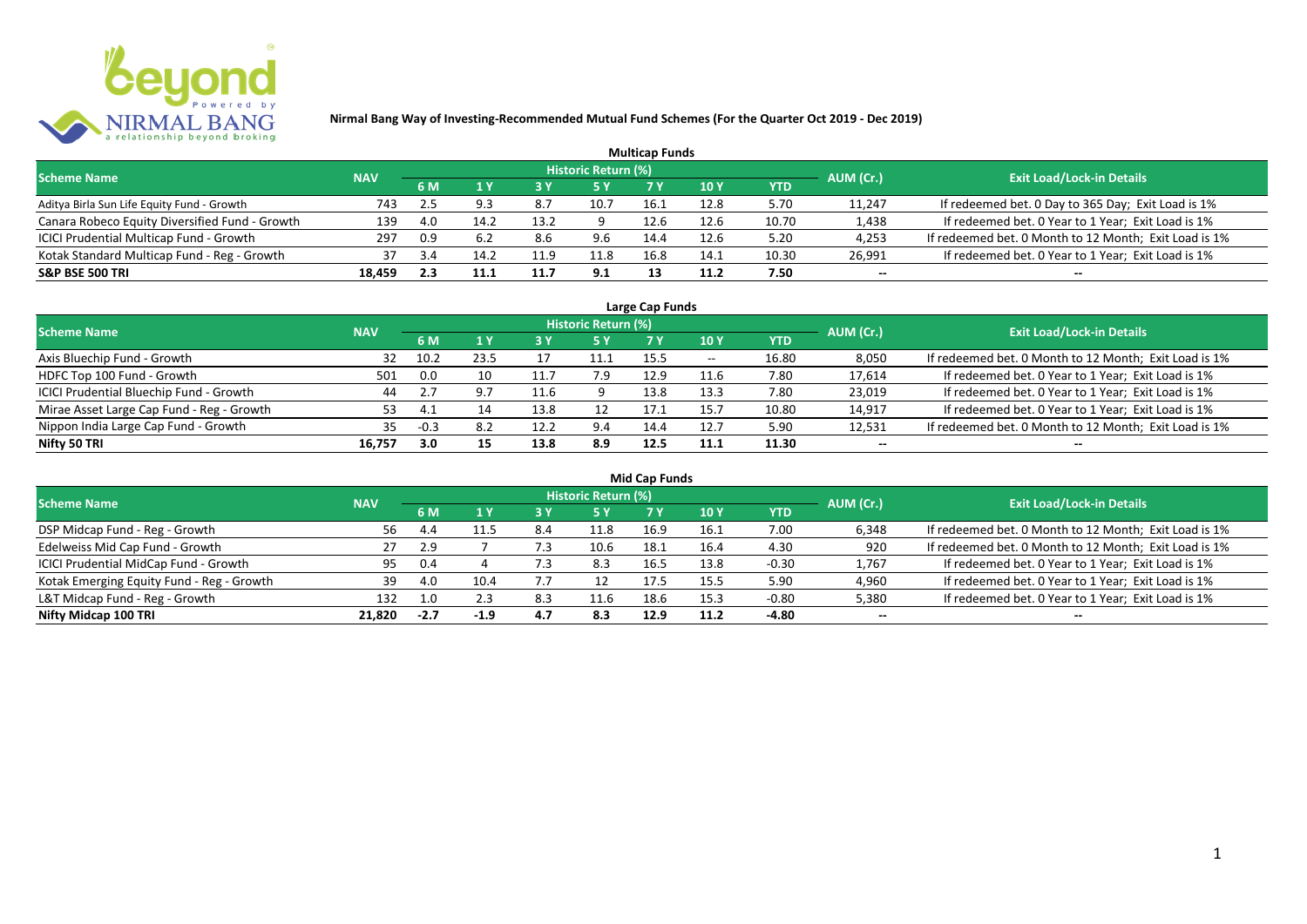

|                                                  |            |     |      |      |                            | Large & Midcap |      |       |           |                                                    |
|--------------------------------------------------|------------|-----|------|------|----------------------------|----------------|------|-------|-----------|----------------------------------------------------|
| <b>Scheme Name</b>                               | <b>NAV</b> |     |      |      | <b>Historic Return (%)</b> |                |      |       | AUM (Cr.) | <b>Exit Load/Lock-in Details</b>                   |
|                                                  |            | 6 M |      |      | 5 Y                        |                |      | YTD   |           |                                                    |
| Canara Robeco Emerging Equities - Growth         | 95         |     |      | 10.6 | 13.2                       | 20.6           | 19.8 | 6.40  | 4,980     | If redeemed bet. 0 Year to 1 Year; Exit Load is 1% |
| Invesco India Growth Opportunities Fund - Growth | 36         | 6.7 | 14.3 | 13.9 | 11.3                       |                | 13.5 | 10.20 | 1,822     | If redeemed bet. 0 Year to 1 Year; Exit Load is 1% |
| Principal Emerging Bluechip Fund - Growth        | 106        | 2.9 |      | 9.4  | 11.9                       | 10             | 15.8 | 4.70  | 2,199     | If redeemed bet. 0 Year to 1 Year; Exit Load is 1% |
| NIFTY Large Midcap 250 TRI                       | 1.297      | 1.6 |      | 10.7 | 10.2                       | 14.6           | 12.3 | 4.30  | $- -$     | $- -$                                              |

| <b>Focused Funds</b>             |            |      |      |      |                            |      |       |       |           |                                                       |  |  |  |
|----------------------------------|------------|------|------|------|----------------------------|------|-------|-------|-----------|-------------------------------------------------------|--|--|--|
| <b>Scheme Name</b>               | <b>NAV</b> |      |      |      | <b>Historic Return (%)</b> |      |       |       | AUM (Cr.) | <b>Exit Load/Lock-in Details</b>                      |  |  |  |
|                                  |            | 6 M  |      |      | 5 Y                        |      | 10 Y  | YTD   |           |                                                       |  |  |  |
| Axis Focused 25 Fund - Growth    |            | 10.5 | 19.1 | 16.2 | 13.7                       | 15.8 | $- -$ | 13.60 | 8,384     | If redeemed bet. 0 Month to 12 Month; Exit Load is 1% |  |  |  |
| SBI Focused Equity Fund - Growth | 151        | 5.8  | 10.  | 13.: | 12.6                       | 156  | 18.3  | 13.90 | 5,726     | If redeemed bet. 0 Year to 1 Year; Exit Load is 1%    |  |  |  |
| <b>S&amp;P BSE 500 TRI</b>       | 18.459     |      | 11.1 | 11.  | 9.1                        |      |       | 7.50  | $-$       | $-$                                                   |  |  |  |

| <b>Small Cap Funds</b>                         |            |        |        |                            |      |                          |            |            |           |                                                    |  |  |  |
|------------------------------------------------|------------|--------|--------|----------------------------|------|--------------------------|------------|------------|-----------|----------------------------------------------------|--|--|--|
| <b>Scheme Name</b>                             | <b>NAV</b> |        |        | <b>Historic Return (%)</b> |      |                          |            |            | AUM (Cr.) | <b>Exit Load/Lock-in Details</b>                   |  |  |  |
|                                                |            | 6 M    |        |                            | 5 Y  | 7V                       | <b>10Y</b> | <b>YTD</b> |           |                                                    |  |  |  |
| Franklin India Smaller Companies Fund - Growth | 50         | -6.7   | $-3.1$ |                            | 8.1  | 18.1                     | 16.1       | $-4.90$    | 7,005     | If redeemed bet. 0 Year to 1 Year; Exit Load is 1% |  |  |  |
| HDFC Small Cap Fund - Growth                   | 40         | $-7.3$ | $-5.2$ | 9.8                        | 10.5 | 14.9                     | 13.1       | $-6.60$    | 8,845     | If redeemed bet. 0 Year to 1 Year; Exit Load is 1% |  |  |  |
| L&T Emerging Businesses Fund - Reg - Growth    | 23         | $-4.2$ | $-5.5$ | $7.9^{\circ}$              | 11.8 | $\overline{\phantom{a}}$ | $- -$      | -7.40      | 5,985     | If redeemed bet. 0 Year to 1 Year; Exit Load is 1% |  |  |  |
| SBI Small Cap Fund - Growth                    |            | 5.9    | 10.3   | 12.4                       | 17.5 | 23.9                     | 18.9       | 7.60       | 2,704     | If redeemed bet. 0 Year to 1 Year; Exit Load is 1% |  |  |  |
| Nifty Smallcap 100 TRI                         | 7.112      | $-9.5$ | $-5.8$ | $-0.6$                     | 3.1  |                          |            | $-9.20$    | $- -$     | $- -$                                              |  |  |  |

## **ELSS Schemes (Tax Saving u/s 80-C)**

| <b>Scheme Name</b>                            | <b>NAV</b> |        |      | <b>Historic Return (%)</b> |           |       |            |       | AUM (Cr.) | <b>Exit Load/Lock-in Details</b> |
|-----------------------------------------------|------------|--------|------|----------------------------|-----------|-------|------------|-------|-----------|----------------------------------|
|                                               |            | 6 M    |      |                            | <b>5Y</b> | 7 Y   | <b>10Y</b> | YTD   |           |                                  |
| Aditya Birla Sun Life Tax Relief 96 - Growth  |            |        |      | 10.9                       | 11.7      | 16.3  | 12.7       | 4.10  | 9,129     | Nil                              |
| Axis Long Term Equity Fund - Growth           | 49         | 10.9   | 19.9 | 14.6                       | 12.6      | 19.3  | $- -$      | 14.40 | 20,425    | Nil                              |
| IDFC Tax Advantage (ELSS) Fund - Reg - Growth | 55         | $-3.0$ | 2.9  | 9.6                        | 9.8       | 14.6  | 13.4       | 0.90  | 1,994     | Nil                              |
| Invesco India Tax Plan - Growth               |            |        | 12.2 | 11.8                       | 10.7      |       | 14.6       | 8.30  | 912       | Nil                              |
| Mirae Asset Tax Saver Fund - Reg - Growth     | 19         | 5.8    |      | 15.7                       | $  \,$    | $- -$ | $- -$      | 11.70 | 2,466     | Nil                              |
| <b>S&amp;P BSE 200 TRI</b>                    | 5.986      | 3.1    | 12.5 | 12.5                       | 9.4       | 13.2  | 11.3       | 8.70  | $- -$     | $- -$                            |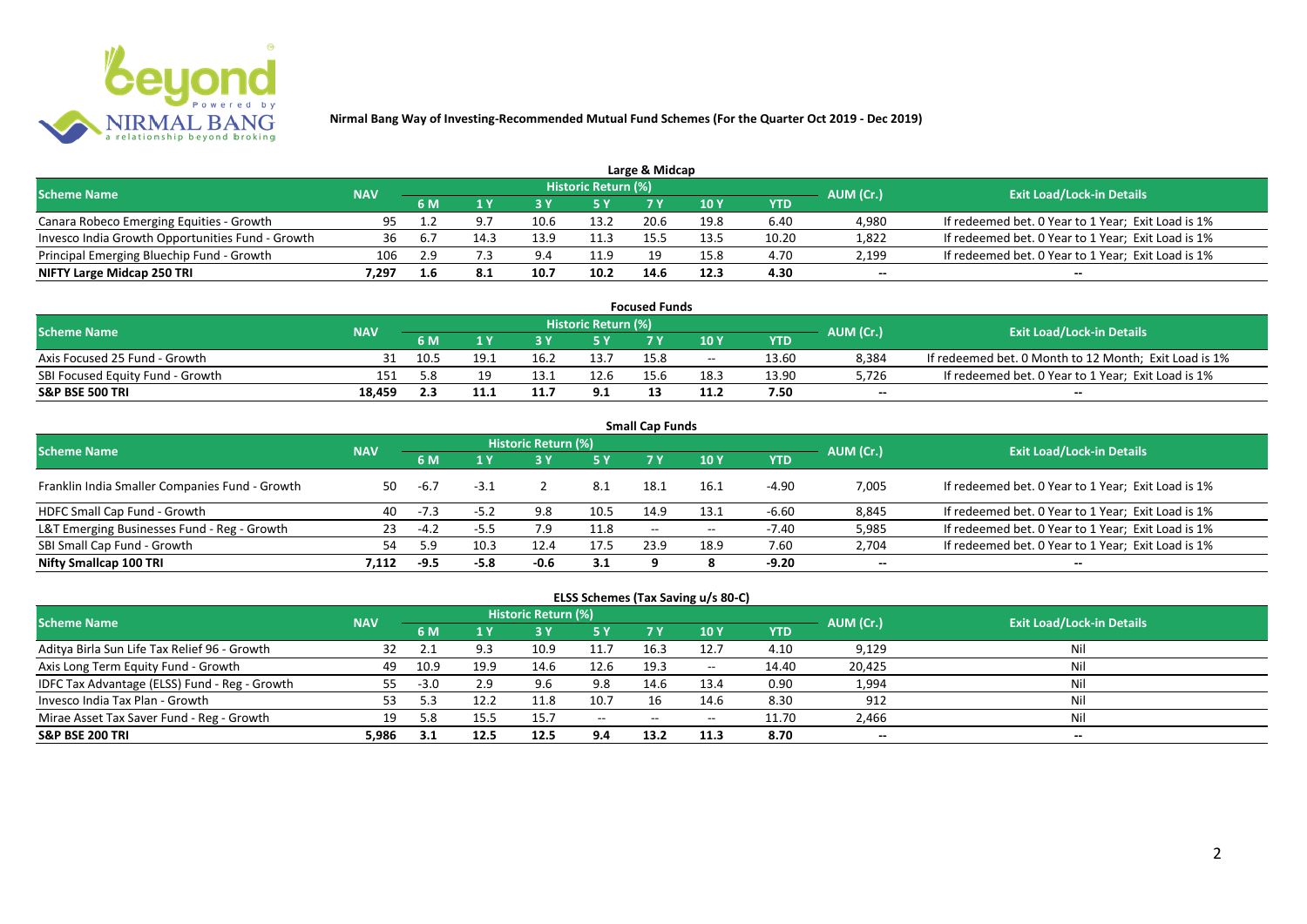

| Contra/Value Fund                         |            |     |      |                            |            |      |            |      |           |                                                    |  |  |  |  |
|-------------------------------------------|------------|-----|------|----------------------------|------------|------|------------|------|-----------|----------------------------------------------------|--|--|--|--|
| <b>Scheme Name</b>                        | <b>NAV</b> |     |      | <b>Historic Return (%)</b> |            |      |            |      | AUM (Cr.) | <b>Exit Load/Lock-in Details</b>                   |  |  |  |  |
|                                           |            | 6 M |      |                            | <b>5 Y</b> | 7 V  | <b>10Y</b> | YTD  |           |                                                    |  |  |  |  |
| Kotak India EQ Contra Fund - Reg - Growth |            |     | 12.3 | 13.3                       | 9.7        | 13.5 | 11.8       | 8.50 | 860       | If redeemed bet. 0 Year to 1 Year; Exit Load is 1% |  |  |  |  |
| Invesco India Contra Fund - Growth        | 49         |     |      | 12.3                       | 11.5       | 16.6 | 13.9       | 4.70 | 4,263     | If redeemed bet. 0 Year to 1 Year; Exit Load is 1% |  |  |  |  |
| UTI Value Opportunities Fund - Growth     | 63         |     | 9.9  | 8.6                        |            | 10.5 | 11.2       | 7.00 | 4,333     | If redeemed bet. 0 Year to 1 Year; Exit Load is 1% |  |  |  |  |
| Nippon India Value Fund - Growth          | 75.        |     | 8.7  | 10                         | 9.1        |      | 11.8       | 5.10 | 3,072     | If redeemed bet. 0 Year to 1 Year; Exit Load is 1% |  |  |  |  |
| <b>S&amp;P BSE 500 TRI</b>                | 18.459     |     |      | 11.                        | 9.1        |      | 11.2       | 7.50 | $- -$     | $- -$                                              |  |  |  |  |

| Sector/Thematic                                                           |            |        |      |                          |            |      |                          |            |           |                                                       |  |  |  |  |
|---------------------------------------------------------------------------|------------|--------|------|--------------------------|------------|------|--------------------------|------------|-----------|-------------------------------------------------------|--|--|--|--|
| <b>Scheme Name</b>                                                        | <b>NAV</b> |        |      | Historic Return (%)      |            |      |                          |            | AUM (Cr.) | <b>Exit Load/Lock-in Details</b>                      |  |  |  |  |
|                                                                           |            | 6 M    | 1 Y  | <b>3Y</b>                | <b>5 Y</b> | 7 Y  | <b>10Y</b>               | <b>YTD</b> |           |                                                       |  |  |  |  |
| Canara Robeco Consumer Trends Fund - Reg -<br>Growth                      | 43         | 10.2   | 21.7 | 14                       | 13.3       | 16.1 | 15.6                     | 13.20      | 354       | If redeemed bet. 0 Year to 1 Year; Exit Load is 1%    |  |  |  |  |
| Mirae Asset Great Consumer Fund - Growth                                  | 37         | 9.3    | 16   | 15.6                     | 12.8       | 16.5 | $- -$                    | 8.60       | 873       | If redeemed bet. 0 Year to 1 Year; Exit Load is 1%    |  |  |  |  |
| <b>ICICI Prudential Technology Fund - Growth</b>                          | 58         | $-1.0$ | 1.3  | 15.5                     | 8.2        | 17.3 | 16.9                     | 2.20       | 440       | If redeemed bet. 0 Day to 15 Day; Exit Load is 1%     |  |  |  |  |
| Nippon India Pharma Fund - Growth                                         | 150        | $-0.8$ |      | 2.3                      | 4.2        | 12.3 | 15.3                     | 0.20       | 2,332     | If redeemed bet. 0 Year to 1 Year; Exit Load is 1%    |  |  |  |  |
| BNP Paribas India Consumption Fund - Reg - Growth                         | 13         | 11.6   | 24.9 | $\overline{\phantom{a}}$ | $- -$      | --   | $\overline{\phantom{a}}$ | 16.20      | 419       | If redeemed bet. 0 Month to 12 Month; Exit Load is 1% |  |  |  |  |
| ICICI Prudential Banking and Financial Services Fund -<br>Retail - Growth | 67         | 2.3    | 17.9 | 14.1                     | 14.8       | 18.3 | 17.2                     | 10.40      | 3,290     | If redeemed bet. 0 Day to 15 Day; Exit Load is 1%     |  |  |  |  |
| <b>S&amp;P BSE 500 TRI</b>                                                | 18.459     | 2.3    | 11.1 | 11.7                     | 9.1        | 13   | 11.2                     | 7.50       | --        | $\overline{\phantom{a}}$                              |  |  |  |  |

| <b>Dynamic Asset Allocation Funds</b>                      |            |                |      |                            |         |                          |            |            |           |                                                         |  |  |  |
|------------------------------------------------------------|------------|----------------|------|----------------------------|---------|--------------------------|------------|------------|-----------|---------------------------------------------------------|--|--|--|
| Scheme Name                                                | <b>NAV</b> |                |      | <b>Historic Return (%)</b> |         |                          |            |            |           | <b>Exit Load/Lock-in Details</b>                        |  |  |  |
|                                                            |            | <b>6M</b>      | 1 Y  | 3 Y                        | 5 Y     | <b>7Y</b>                | <b>10Y</b> | <b>YTD</b> | AUM (Cr.) |                                                         |  |  |  |
| ICICI Prudential Balanced Advantage Fund - Reg -<br>Growth | 38         |                | 12.2 | 9.5                        | 9.2     | 12.6                     | 12.5       | 9.10       | 27,956    | If redeemed bet. 0 Year to 1 Year; Exit Load is 1%      |  |  |  |
| Invesco India Dynamic Equity Fund - Growth                 | 30         | 4.3            | 11.7 | 9.4                        | 8.1     | 12.3                     |            | 9.10       | 922       | If redeemed bet. 0 Month to 3 Month; Exit Load is 0.25% |  |  |  |
| Nippon India Balanced Advantage Fund - Growth              | 93         | 2.0            |      | 9.4                        |         | ذ.12                     | 11.4       | 6.80       | 2,406     | If redeemed bet. 0 Month to 12 Month; Exit Load is 1%   |  |  |  |
| SBI Dynamic Asset Allocation Fund - Reg - Growth           | 14         | $\mathbf{1.4}$ | 5.2  | 8.9                        | $-  \,$ | $\overline{\phantom{a}}$ | $- -$      | 4.30       | 681       | If redeemed bet. 0 Month to 12 Month; Exit Load is 1%   |  |  |  |
| NIFTY 50 Hybrid Composite Debt 65:35 Index                 | 10,406     | 4.7            | 14.4 | 11.7                       |         | 11.3                     | 10.3       | 11.00      | $- -$     | $- -$                                                   |  |  |  |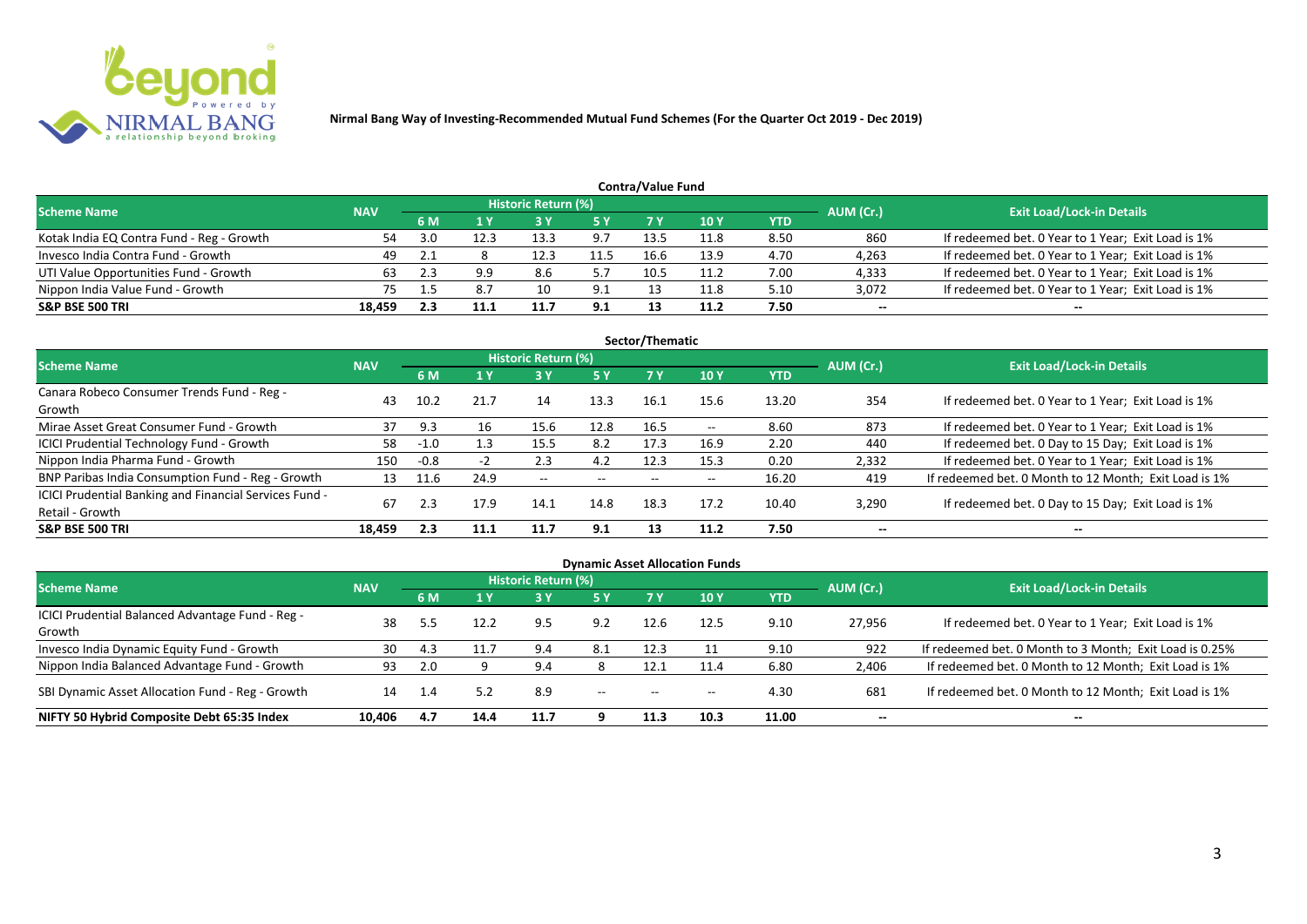

| <b>Hybrid Aggressive</b>                        |            |     |      |                            |               |       |       |            |           |                                                       |  |  |  |  |
|-------------------------------------------------|------------|-----|------|----------------------------|---------------|-------|-------|------------|-----------|-------------------------------------------------------|--|--|--|--|
| <b>Scheme Name</b>                              | <b>NAV</b> |     |      | <b>Historic Return (%)</b> |               |       |       |            | AUM (Cr.) | <b>Exit Load/Lock-in Details</b>                      |  |  |  |  |
|                                                 |            | 6 M | 1 Y  | <b>3 Y</b>                 | <b>5 Y</b>    | 7 Y   | 10 Y  | <b>YTD</b> |           |                                                       |  |  |  |  |
| HDFC Hybrid Equity Fund - Growth                | 55         | 1.b | 9.1  | 7.5                        | ے .           | 10.3  | 9.3   | 6.20       | 21,076    | If redeemed bet. 0 Year to 1 Year; Exit Load is 1%    |  |  |  |  |
| ICICI Prudential Equity & Debt Fund - Growth    | 138        | 2.5 | 8.4  | 9.8                        | 9.7           | 14.7  | 14.1  | 7.60       | 23,487    | If redeemed bet. 0 Year to 1 Year; Exit Load is 1%    |  |  |  |  |
| Mirae Asset Hybrid - Equity Fund - Reg - Growth | 15         | 4.0 | 12.6 | 11.6                       | $\sim$ $\sim$ | $- -$ | $- -$ | 9.70       | 2,590     | If redeemed bet. 0 Year to 1 Year; Exit Load is 1%    |  |  |  |  |
| SBI Equity Hybrid Fund - Growth                 | 143        | 5.8 | 15.8 | 10.7                       | 10.7          | 15.   | 12.5  | 11.20      | 30,551    | If redeemed bet. 0 Month to 12 Month; Exit Load is 1% |  |  |  |  |
| Canara Robeco Equity Hybrid Fund - Growth       | 166        | 4.8 | 13.1 | 10.1                       | 9.9           | 13.4  | 13.1  | 10.00      | 2,488     | If redeemed bet. 0 Year to 1 Year; Exit Load is 1%    |  |  |  |  |
| NIFTY 50 Hybrid Composite Debt 65:35 Index      | 10,406     | 4.7 | 14.4 | 11.7                       |               | 11.3  | 10.3  | 11.00      | $- -$     | $- -$                                                 |  |  |  |  |

| <b>Arbitrage Fund</b>                      |            |      |     |                            |     |  |  |            |           |                                                         |  |  |  |
|--------------------------------------------|------------|------|-----|----------------------------|-----|--|--|------------|-----------|---------------------------------------------------------|--|--|--|
| <b>Scheme Name</b>                         | <b>NAV</b> |      |     | <b>Historic Return (%)</b> |     |  |  |            | AUM (Cr.) | <b>Exit Load/Lock-in Details</b>                        |  |  |  |
|                                            |            | 1 M  | M   | ና M                        | 1 V |  |  | <b>YTD</b> |           |                                                         |  |  |  |
| IDFC Arbitrage Fund - Reg - Growth         |            |      |     |                            |     |  |  | 6.60       | 10,163    | If redeemed bet. 0 Month to 1 Month; Exit Load is 0.25% |  |  |  |
| Kotak Equity Arbitrage Fund - Reg - Growth |            |      | ב ם |                            | 6.3 |  |  | 6.40       | 15,972    | If redeemed bet. 0 Day to 30 Day; Exit Load is 0.25%    |  |  |  |
| Nippon India Arbitrage Fund - Growth       | 20.        | -6.C | ב ם |                            |     |  |  | 6.60       | 9,441     | If redeemed bet. 0 Month to 1 Month; Exit Load is 0.25% |  |  |  |

|                                          |            |       |     |                     |                          | <b>Equity Saver</b>      |       |      |           |                                                       |
|------------------------------------------|------------|-------|-----|---------------------|--------------------------|--------------------------|-------|------|-----------|-------------------------------------------------------|
| <b>Scheme Name</b>                       | <b>NAV</b> |       |     | Historic Return (%) |                          |                          |       |      | AUM (Cr.) | <b>Exit Load/Lock-in Details</b>                      |
|                                          |            | 6 M   | 10Y |                     | <b>YTD</b>               |                          |       |      |           |                                                       |
| Axis Equity Saver Fund - Reg - Growth    |            |       |     | 8.5                 | $\overline{\phantom{a}}$ | $-$                      | $-$   | 8.20 | 783       | If redeemed bet. 0 Month to 12 Month; Exit Load is 1% |
| <b>HDFC Equity Savings Fund - Growth</b> |            |       |     |                     | 7.6                      | 8.9                      |       | 5.20 | 4,823     | If redeemed bet. 0 Year to 1 Year; Exit Load is 1%    |
| Kotak Equity Savings Fund - Reg - Growth |            | ર પ્ર | 8.8 | -8.1                | 7.7                      | $\overline{\phantom{a}}$ | $- -$ | 6.70 | 1,926     | If redeemed bet. 0 Year to 1 Year; Exit Load is 1%    |
| CRISIL Hybrid 50+50 - Moderate Index*    | --         |       |     | $- -$               | --                       | --                       | $- -$ |      | $- -$     | $- -$                                                 |

| <b>Liquid Funds</b>              |            |      |     |                            |     |       |            |                 |           |                                  |  |  |
|----------------------------------|------------|------|-----|----------------------------|-----|-------|------------|-----------------|-----------|----------------------------------|--|--|
| <b>Scheme Name</b>               | <b>NAV</b> |      |     | <b>Historic Return (%)</b> |     |       | <b>YTM</b> | Avg             | AUM (Cr.) | <b>Exit Load/Lock-in Details</b> |  |  |
|                                  |            | 1 W. | 2 W | 1 M                        | 3M  | 1 Y   |            | <b>Maturity</b> |           |                                  |  |  |
| Axis Liquid Fund - Growth        | 2.145      |      |     |                            | 5.7 |       | 5.69       | 0.12            | 24,004    | Nil                              |  |  |
| IDFC Cash Fund - Reg - Growth    | 2.342      | 4.9  |     |                            | 5.5 |       | 5.55       | 0.12            | 11,945    | Nil                              |  |  |
| Kotak Liquid Fund - Reg - Growth | 3.916      |      |     |                            | 5.6 | 6.9   | 5.6        | 0.11            | 25,805    | Nil                              |  |  |
| <b>CRISIL Liquid Fund Index</b>  | $- -$      | 5.9  |     | -                          |     | $- -$ | --         | $- -$           | $- -$     | $- -$                            |  |  |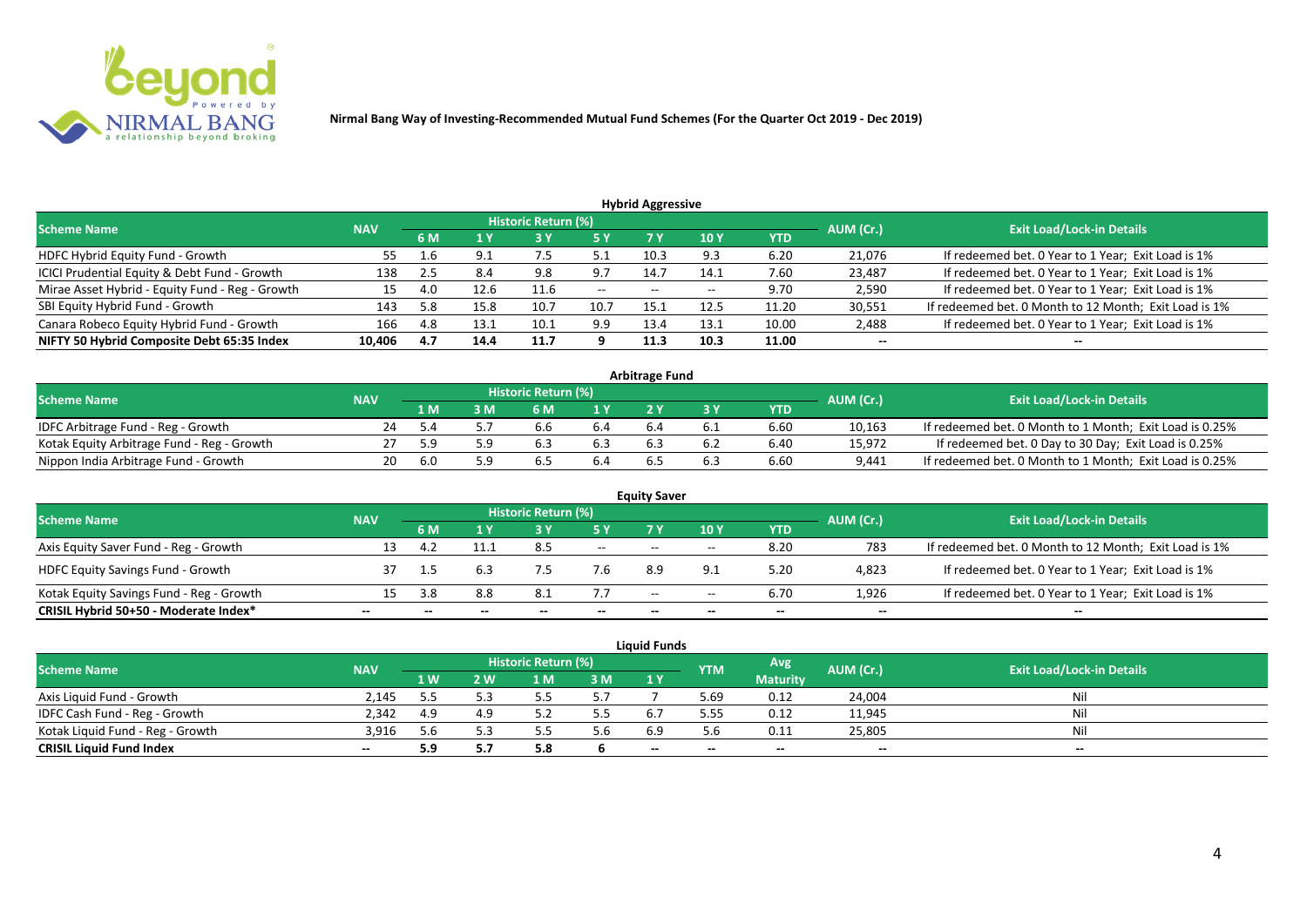

|                                               |            |         |     |                            |                          | Ultra Short Fund         |                          |                 |           |                                  |
|-----------------------------------------------|------------|---------|-----|----------------------------|--------------------------|--------------------------|--------------------------|-----------------|-----------|----------------------------------|
| <b>Scheme Name</b>                            | <b>NAV</b> |         |     | <b>Historic Return (%)</b> |                          |                          | <b>YTM</b>               | Avg             | AUM (Cr.) | <b>Exit Load/Lock-in Details</b> |
|                                               |            | 1 M     | ۱M  | 6 M                        | 1 Y                      | 3 Y                      |                          | <b>Maturity</b> |           |                                  |
| IDFC Ultra Short Term Fund - Reg - Growth     |            |         | 7.6 | 8.4                        | 8.7                      | $- -$                    | 6.28                     | 0.45            | 3,847     | Nil                              |
| Sundaram Ultra Short Term Fund - Reg - Growth | 10         | $b_{1}$ | 6.4 | $- -$                      | $\overline{\phantom{a}}$ | $\overline{\phantom{a}}$ | 6.32                     | 0.47            | 259       | Nil                              |
| L&T Ultra Short Term Fund - Growth            | 32         |         |     |                            | 8.3                      |                          | 6.06                     | 0.48            | 2,462     | Nil                              |
| <b>NIFTY Ultra Short Duration Debt Index</b>  | 3.961      | 7.8     |     |                            | 8.4                      |                          | $\overline{\phantom{a}}$ | $- -$           | $-$       | $- -$                            |

| <b>Money Market Fund</b>                                   |            |                                           |     |     |       |           |       |                 |                                  |       |  |  |
|------------------------------------------------------------|------------|-------------------------------------------|-----|-----|-------|-----------|-------|-----------------|----------------------------------|-------|--|--|
| <b>Scheme Name</b>                                         | <b>NAV</b> | Historic Return (%)<br>Avg'<br><b>YTM</b> |     |     |       |           |       | AUM (Cr.)       | <b>Exit Load/Lock-in Details</b> |       |  |  |
|                                                            |            | 1 <sub>M</sub>                            | MК  | 6 M | 1Y    | <b>3Y</b> |       | <b>Maturity</b> |                                  |       |  |  |
| Aditya Birla Sun Life Money Manager Fund - Reg -<br>Growth | 263        | 6.8                                       |     | 8.6 | 8.6   |           | 5.98  | 0.39            | 10,219                           | Nil   |  |  |
| Franklin India Savings Fund - Growth                       | 36         | 8.⊥                                       | 8.1 | 9.2 | 9.1   |           | 6.41  | 0.58            | 2,554                            | Nil   |  |  |
| Nippon India Money Market Fund - Growth                    | 2,962      |                                           |     |     | 8.7   |           | 6.13  | 0.46            | 2,587                            | Nil   |  |  |
| <b>CRISIL Liquid Fund Index</b>                            | $- -$      | 5.8                                       |     | 6.7 | $- -$ | $- -$     | $- -$ | $- -$           | $- -$                            | $- -$ |  |  |

| <b>Short Term Fund</b>                          |            |      |      |                     |      |           |            |                 |           |                                  |  |  |  |
|-------------------------------------------------|------------|------|------|---------------------|------|-----------|------------|-----------------|-----------|----------------------------------|--|--|--|
| <b>Scheme Name</b>                              | <b>NAV</b> |      |      | Historic Return (%) |      |           | <b>YTM</b> | Avg             | AUM (Cr.) | <b>Exit Load/Lock-in Details</b> |  |  |  |
|                                                 |            | 1 M  | 3 M  | 6 M                 | 1Y   | <b>3Y</b> |            | <b>Maturity</b> |           |                                  |  |  |  |
| Axis Short Term Fund - Growth                   | 22         | 13.1 |      | 11.3                | 10.6 |           | 6.89       | 1.90            | 2,347     | Nil                              |  |  |  |
| HDFC Short Term Debt Fund - Growth              | 22         | 13.4 | 10.1 | 11.5                | 10.5 | 7.8       | 7.56       | 2.75            | 8,296     | Nil                              |  |  |  |
| IDFC Bond Fund - Short Term Plan - Reg - Growth | 40         | 13.7 | 10.4 | 11.9                | 11.1 |           | 7.05       | 2.10            | 10,052    | Nil                              |  |  |  |
| Kotak Bond Short Term Fund - Reg - Growth       |            | 12.2 |      |                     | 10.7 |           | 7.59       | 2.73            | 9,788     | Nil                              |  |  |  |
| L&T Short Term Bond Fund - Reg - Growth         | 19         | 12.8 | 9.8  |                     | 10.6 |           | 7.04       | 2.36            | 4,330     | Nil                              |  |  |  |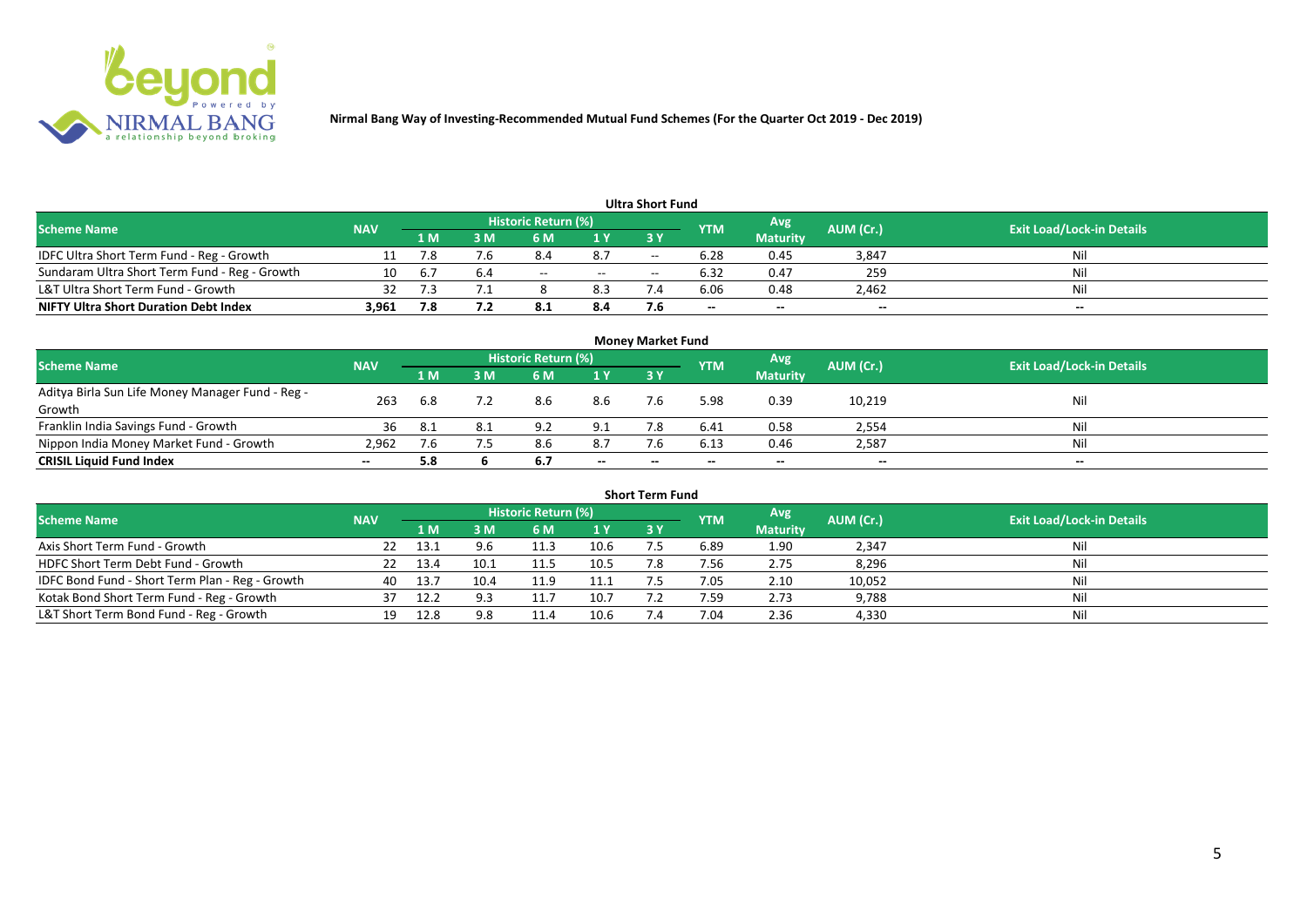

| <b>Low Duration Fund</b>                     |            |                |    |                            |                |    |            |                 |           |                                  |  |  |  |
|----------------------------------------------|------------|----------------|----|----------------------------|----------------|----|------------|-----------------|-----------|----------------------------------|--|--|--|
| <b>Scheme Name</b>                           | <b>NAV</b> |                |    | <b>Historic Return (%)</b> |                |    | <b>YTM</b> | Avg             | AUM (Cr.) | <b>Exit Load/Lock-in Details</b> |  |  |  |
|                                              |            | 1 M            | ΒM |                            | 1 <sub>Y</sub> | 3Y |            | <b>Maturity</b> |           |                                  |  |  |  |
| Axis Treasury Advantage Fund - Growth        | 2.200      | Q <sub>h</sub> |    |                            | 9.5            |    | 6.43       | 0.79            | 2,636     | Nil                              |  |  |  |
| Canara Robeco Savings Fund - Reg - Growth    |            |                |    |                            | 8.8            |    | 6.2401     | 0.66            | 1,061     | Nil                              |  |  |  |
| <b>IDFC Low Duration Fund - Reg - Growth</b> |            | Q              |    |                            |                |    | 6.36       | 0.73            | 4,874     | Nil                              |  |  |  |

| <b>Banking &amp; PSU Bond Funds</b>            |            |      |      |                            |      |           |            |                 |           |                                  |  |  |  |
|------------------------------------------------|------------|------|------|----------------------------|------|-----------|------------|-----------------|-----------|----------------------------------|--|--|--|
| <b>Scheme Name</b>                             | <b>NAV</b> |      |      | <b>Historic Return (%)</b> |      |           | <b>YTM</b> | Avg             | AUM (Cr.) | <b>Exit Load/Lock-in Details</b> |  |  |  |
|                                                |            | 1 M  |      | 6 M                        |      | <b>3Y</b> |            | <b>Maturity</b> |           |                                  |  |  |  |
| HDFC Banking and PSU Debt Fund - Reg - Growth  | 16         | 14.5 | 10.5 |                            | 11.5 |           | .79        | 2.68            | 3,572     | Nil                              |  |  |  |
| Kotak Banking and PSU Debt Fund - Reg - Growth | 45         | 14.5 | 9.4  | 13.5                       | 12.1 |           |            | 3.73            | 2,794     | Nil                              |  |  |  |
| IDFC Banking & PSU Debt Fund - Reg - Growth    |            | 16.4 |      |                            | 13.4 |           | .23        | 3.27            | 9,715     | Nil                              |  |  |  |

| <b>Corporate Bond Funds</b>                         |            |       |      |                     |      |           |            |                 |           |                                                        |  |  |
|-----------------------------------------------------|------------|-------|------|---------------------|------|-----------|------------|-----------------|-----------|--------------------------------------------------------|--|--|
| <b>Scheme Name</b>                                  | <b>NAV</b> |       |      | Historic Return (%) |      |           | <b>YTM</b> | Avg             | AUM (Cr.) | <b>Exit Load/Lock-in Details</b>                       |  |  |
|                                                     |            | 1 M   | M    | 6 M                 | 1Y   | <b>3Y</b> |            | <b>Maturity</b> |           |                                                        |  |  |
| ICICI Prudential Corporate Bond Fund - Reg - Growth | 20         | -12.1 |      | 11.3                | 10.5 |           | .34        | 2.36            | 9,147     | Nil                                                    |  |  |
| L&T Triple Ace Bond Fund - Reg - Growth             | 50         | 13.6  | 4.6  | 17.4                | 14.2 | 6.9       | 7.74       | 8.56            | 1,616     | If redeemed bet. 0 Month to 3 Month; Exit Load is 0.5% |  |  |
| Kotak Corporate Bond Fund - Std - Growth            | 2.620      | 12.1  | 10.1 |                     | 10.5 | 82        | .17        | 1.52            | 2,757     | Nil                                                    |  |  |

| <b>Credit Risk Fund</b>                           |            |      |      |                            |     |     |            |                 |           |                                                           |  |  |
|---------------------------------------------------|------------|------|------|----------------------------|-----|-----|------------|-----------------|-----------|-----------------------------------------------------------|--|--|
| <b>Scheme Name</b>                                | <b>NAV</b> |      |      | <b>Historic Return (%)</b> |     |     | <b>YTM</b> | Avg             | AUM (Cr.) | <b>Exit Load/Lock-in Details</b>                          |  |  |
|                                                   |            | 1 M. | 3 M  | 6 M                        | 1 Y | 3 Y |            | <b>Maturity</b> |           |                                                           |  |  |
| <b>ICICI Prudential Credit Risk Fund - Growth</b> | 21         | 13.0 | 9.9  | 10.2                       | 9.4 |     | 10.29      | 1.77            | 10,942    | If redeemed bet. 0 Year to 1 Year; Exit Load is 1%        |  |  |
| Kotak Credit Risk Fund - Reg - Growth             |            | 14.8 | 10.6 | 10.6                       | 9.6 |     | 9.71       | 2.49            | 4,732     | If redeemed bet. 0 Year to 1 Year; Exit Load is 1%        |  |  |
|                                                   |            |      |      |                            |     |     |            |                 |           | If redeemed bet. 0 Month to 12 Month; Exit Load is 3%, If |  |  |
| SBI Credit Risk Fund - Growth                     |            |      | 9.4  | 92                         |     | 6.8 | 9.26       | 2.63            | 5,211     | redeemed bet. 12 Month to 24 Month; Exit Load is 1.5%, If |  |  |
|                                                   |            |      |      |                            |     |     |            |                 |           | redeemed bet. 24 Month to 36 Month; Exit Load is 0.75%    |  |  |